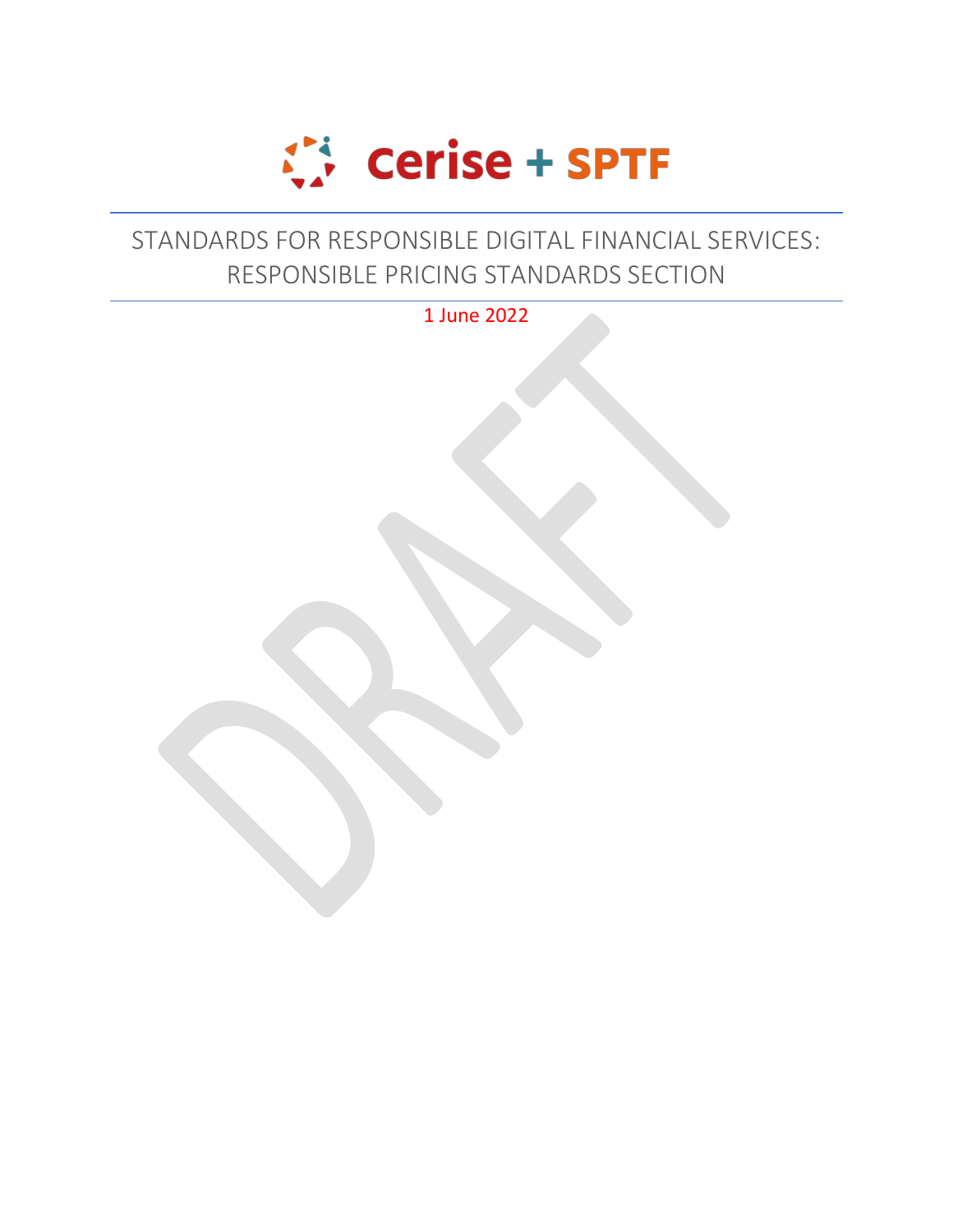

# **CERISE + SPTF Draft Standards: Responsible Pricing**

*(as of 1 June 2022)*

## **Standards for Responsible Pricing**

- 1. Board and management create a pricing strategy and review it with at minimum [X] frequency.
- 2. Communicate the annual percentage rate (APR) and all fees.
- 3. Have a simple fee structure.
- 4. Disclose the fee structure at the time the customer is choosing to use a product, not only at the moment when the customer is being charged a fee.
- 5. Do not have a minimum balance requirement for a savings account.
- 6. Put systems in place to protect customers from overdraft fees.
- 7. When a customer defaults, do not charge compounding interest or late fees.
- 8. Structure interest rate and repayment schedules for loans so that the customer never ends up paying more in interest than s/he received in loan capital.
- 9. Do not pass on innovation costs, inefficiency costs, or poor loan portfolio costs, to customers.
- 10. Reduce prices for customers who have a demonstrated record of on-time payment.
- 11. Monitor credit scoring algorithms to make sure they get more effective over time, leading to better ability by the FSP to price appropriately given actual customer risk and repayment probability.

#### Guidance on responsible pricing: concepts, examples of real practice, and questions to address Concepts

- It is important to state clearly to customers the consequences of not repaying a loan (e.g., seize collateral, refuse a new loan, report to credit bureau) before s/he chooses to take out the loan. This issue straddles the topics of price and transparency.
- Some tips to reduce costs:
	- Launch new partnership with venture capital or other entities to share the upfront costs so you don't pass it onto customers.
	- Take advantage of open-source software for IT systems.
- One way to serve harder-to-reach populations sustainably is to cross-subsidize, using funds earned from higher-end customers to serve lower-end customers at affordable prices.
- The board could enable experimentation with product design while managing risk by setting aside a percentage of money as risk capital and that it would not hold that to the same risk standards. Its attitude would be, "Let's invest in learning more and building our confidence in these newer models."
- Two ideas for systems to protect customers from overdraft fees:
	- Use technology to identify when an account balance is not sufficient for a transaction and then deny the transaction rather than allowing overdraft. OR
	- Have in place a system to allow for overdraft up to a small modest amount, and to notify the customer in real time when s/he has an overdraft.